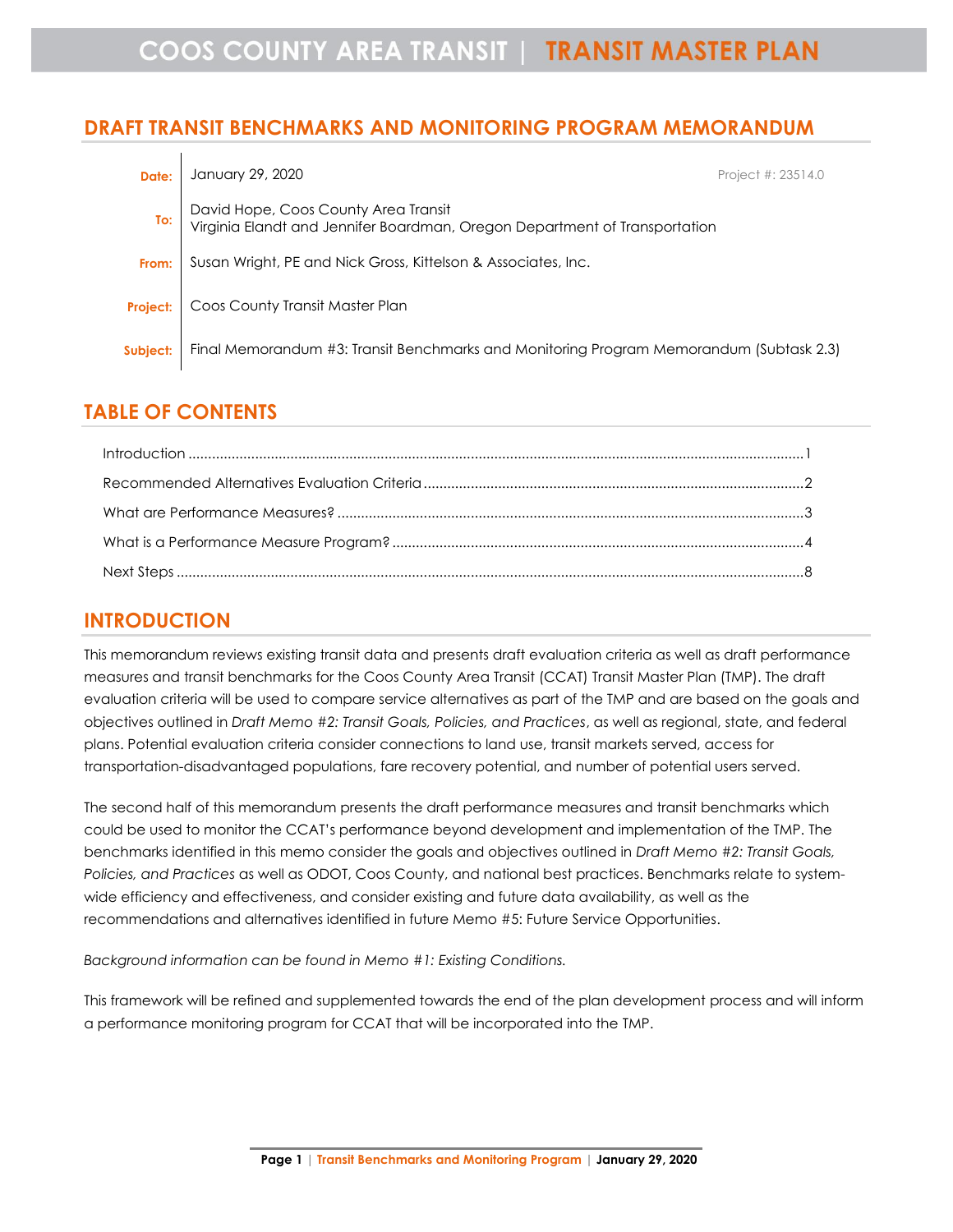# <span id="page-1-0"></span>**RECOMMENDED ALTERNATIVES EVALUATION CRITERIA**

[Table 1](#page-1-1) describes the recommended evaluation criteria and provides notes on the development and use of the criteria. Criteria are generally categorized according to goal areas developed in *Draft Memo#2: Transit Goals, Policies, and Practices.* The evaluation criteria will be used to assess the potential costs and tradeoffs, as well as categorize, and prioritize service opportunities. For example, service alternatives that require additional buses and higher capital costs may be cost-prohibitive to implement in the short-term, while service alternatives that do not require additional buses could be implemented with no capital costs.

Note that several evaluation criteria have the potential to conflict with each other. For example, consolidating stops on a transit route may improve travel time but decrease the total population, employment, or transitdisadvantaged population served within ¼ mile of bus stops. Adding service hours could provide increased ridership but may not be at the same rides per hour efficiency.

| <b>Evaluation Criteria</b>                                                                               | <b>Notes</b>                                                                                                |  |  |  |  |  |
|----------------------------------------------------------------------------------------------------------|-------------------------------------------------------------------------------------------------------------|--|--|--|--|--|
| <b>Goal 1: Customer-Focused Services</b>                                                                 |                                                                                                             |  |  |  |  |  |
|                                                                                                          | Total ridership potential from Transit Cooperative Research Program (TCRP)                                  |  |  |  |  |  |
| <b>Ridership Potential</b>                                                                               | methodologies, existing ridership compared to population/employment near                                    |  |  |  |  |  |
|                                                                                                          | stops, etc.                                                                                                 |  |  |  |  |  |
| <b>Service Hours</b>                                                                                     | Change in number of service hours                                                                           |  |  |  |  |  |
| <b>Rides per Hour</b>                                                                                    | Cost-efficiency measure comparing potential ridership to service hours<br>provided                          |  |  |  |  |  |
| <b>Service Frequency</b>                                                                                 | Change in service frequency (can be further distinguished by frequency during<br>peak periods vs. off-peak) |  |  |  |  |  |
| <b>Service Span</b>                                                                                      | Change in number of hours per weekday and weekend day service is provided                                   |  |  |  |  |  |
| <b>Travel Time</b>                                                                                       | Evaluates travel time impacts to existing service and travel time for new services                          |  |  |  |  |  |
| <b>Stakeholder Support</b>                                                                               | Considers support and priorities of riders, community members, and other                                    |  |  |  |  |  |
|                                                                                                          | stakeholders                                                                                                |  |  |  |  |  |
| <b>Goal 2: Accessibility and Connectivity</b>                                                            |                                                                                                             |  |  |  |  |  |
| Population within 1/4 Mile of<br><b>Transit Route or Service</b>                                         | Measures accessibility to transit for the general population and serves as a proxy<br>for ridership         |  |  |  |  |  |
| Employees within 1/4 Mile of<br><b>Transit Route or Service</b>                                          | Measures transit accessibility to jobs and serves as a proxy for ridership                                  |  |  |  |  |  |
| <b>Transportation-Disadvantaged</b><br>Populations within 1/4 Mile of<br><b>Transit Route or Service</b> | Measures transit accessibility for transportation-disadvantaged populations                                 |  |  |  |  |  |
|                                                                                                          | <b>Goal 3: Coordination</b>                                                                                 |  |  |  |  |  |
| <b>Connections to Other</b>                                                                              | Evaluates how well an alternative is integrated with other routes and mobility                              |  |  |  |  |  |
| <b>Routes/Providers</b>                                                                                  | services or if the alternative represents a change in connectivity to other transit                         |  |  |  |  |  |
|                                                                                                          | options                                                                                                     |  |  |  |  |  |
| <b>Goal 4: Health and Sustainability</b>                                                                 |                                                                                                             |  |  |  |  |  |
| <b>Access to Health-Supporting</b>                                                                       | Evaluates access or change in access to grocery stores, parks, community                                    |  |  |  |  |  |
| <b>Destinations</b>                                                                                      | spaces, health care, and social services                                                                    |  |  |  |  |  |
| Cost per Ride                                                                                            | Evaluates cost-efficiency of system or alternative                                                          |  |  |  |  |  |
| <b>Total Capital Costs</b>                                                                               | Provides capital costs needed to start service alternative                                                  |  |  |  |  |  |
| <b>Total Annual Operating Costs</b>                                                                      | Provides change in operating costs to maintain service alternative                                          |  |  |  |  |  |

#### <span id="page-1-1"></span>**Table 1: Proposed Evaluation Criteria**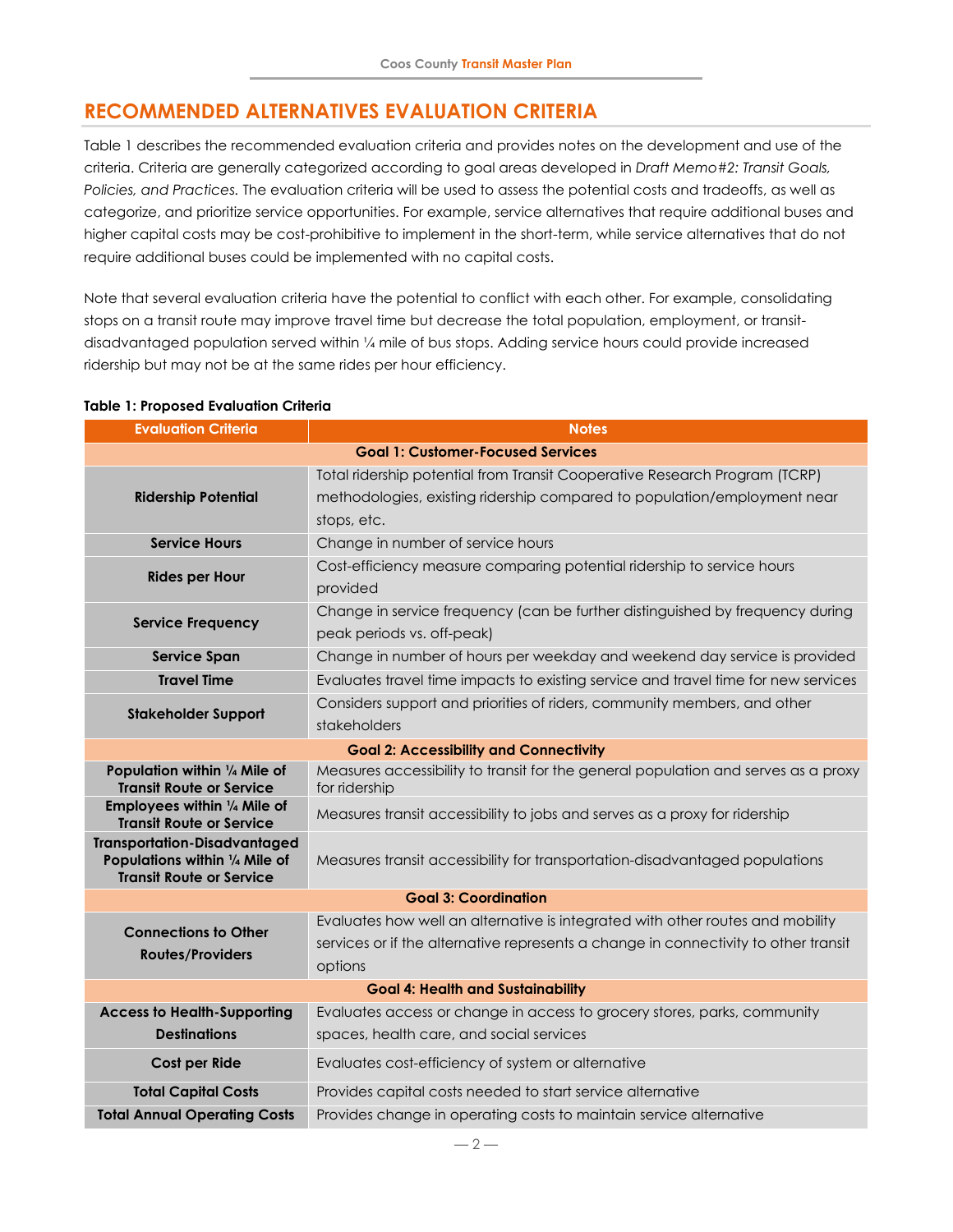## <span id="page-2-0"></span>**WHAT ARE PERFORMANCE MEASURES?**

Performance measures help transit provides monitor the extent to which transit services are embodying their vision and achieving their goals. It is also a valuable tool for ongoing monitoring and management of all aspects of transit service delivery.

A *performance measure* is an indicator of how a particular aspect of transit service is being provided.

A *performance target* is a numeric threshold that defines whether or not an aspect of transit service is being provided at the desired level. Targets can be established based on goals, current performance, industry standards, and/or peer data. Reliable and credible performance measures must be objective and rely on high-quality data.



Performance measures and targets used in the Coos County TMP evaluate the transit system and should be closely linked to the goals and policies identified in *Draft Memo#2: Transit Goals, Policies, and Practices* and include in the callout box below.

Where applicable, CCAT should use available data and analytical methodologies to evaluate how CCAT is doing relative to achieving those goals and, most importantly, use the data in a comprehensive way to understand where and how to improve. For example, as "improving access and connections within and between communities in the

CCAT service area" is a stated objective as part of Goal 2, CCAT should work collaboratively with neighboring transit providers and monitor boarding and alighting data to determine the potential for increase collaboration and broader network connectivity for CCAT users.

Transit Cooperative Research Program (TCRP) Report 88, *A Guidebook for Developing a Transit Performance-Measurement System,* identifies ten categories of performance measures as shown in the callout box below. *TCRP Report 88* identifies and provides detailed summaries for over 400 transit performance measures within these categories. A series of question-and-answer menus helps providers quickly identify measures that relate to their goals and objectives.

The performance measures suggested in this memorandum will address multiple facets of CCAT transit service and operations, including measures that are of use in statewide assessment and monitoring, use data that transit providers already report to the NTD, and represent best practices as described in *TCRP Report 88.*

# CCAT GOAL AREAS

#### *Goal Area 1: Customer-Focused Services*

• *Provide services that are safe, comfortable, and convenient for all riders*

#### *Goal Area 2: Accessibility & Connectivity*

• *Improve access and connections within and between communities in the CCAT service area*

#### *Goal Area 3: Coordination*

• *Collaborate with public and private partners to maximize services*

#### *Goal Area 4: Health & Sustainability*

• *Foster public, environmental, and fiscal health through transit investments.*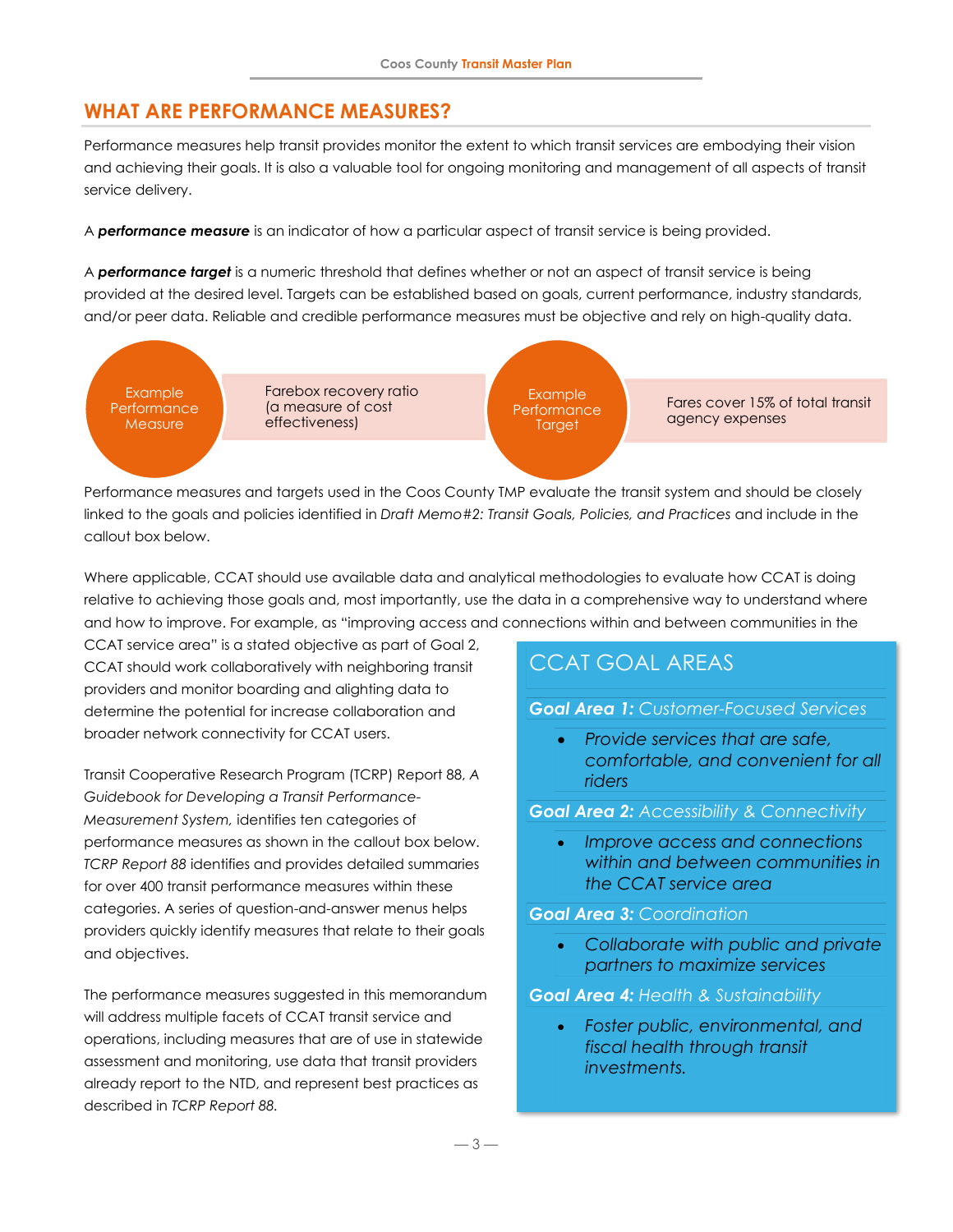# <span id="page-3-0"></span>**WHAT IS A PERFORMANCE MEASURE PROGRAM?**

A *performance measurement program* is based on an adopted set of performance measures and targets and includes processes for selecting, calculating, evaluating, and refining those measures and targets. It also includes a process for communicating the results of performance assessments, and thereby facilitates tracking changes in performance over time.

A performance measurement program must reflect multiple aspects of transit performance, but the number of measures included should not be overwhelmingly high. *TCRP Report 88* indicates that the characteristics of an effective performance measurement system include the following:

- Stakeholder acceptance
- Linkage to agency and community goals
- ⚫ Clarity
- Reliability and credibility
- ⚫ Appropriate variety of measures
- ⚫ Appropriate number of measures
- ⚫ Appropriate level of detail
- **•** Flexibility
- ⚫ Realism of goals and targets
- ⚫ Timeliness
- ⚫ Integration into provider decision-making

The process for developing a performance measurement program is shown in the flowchart below:

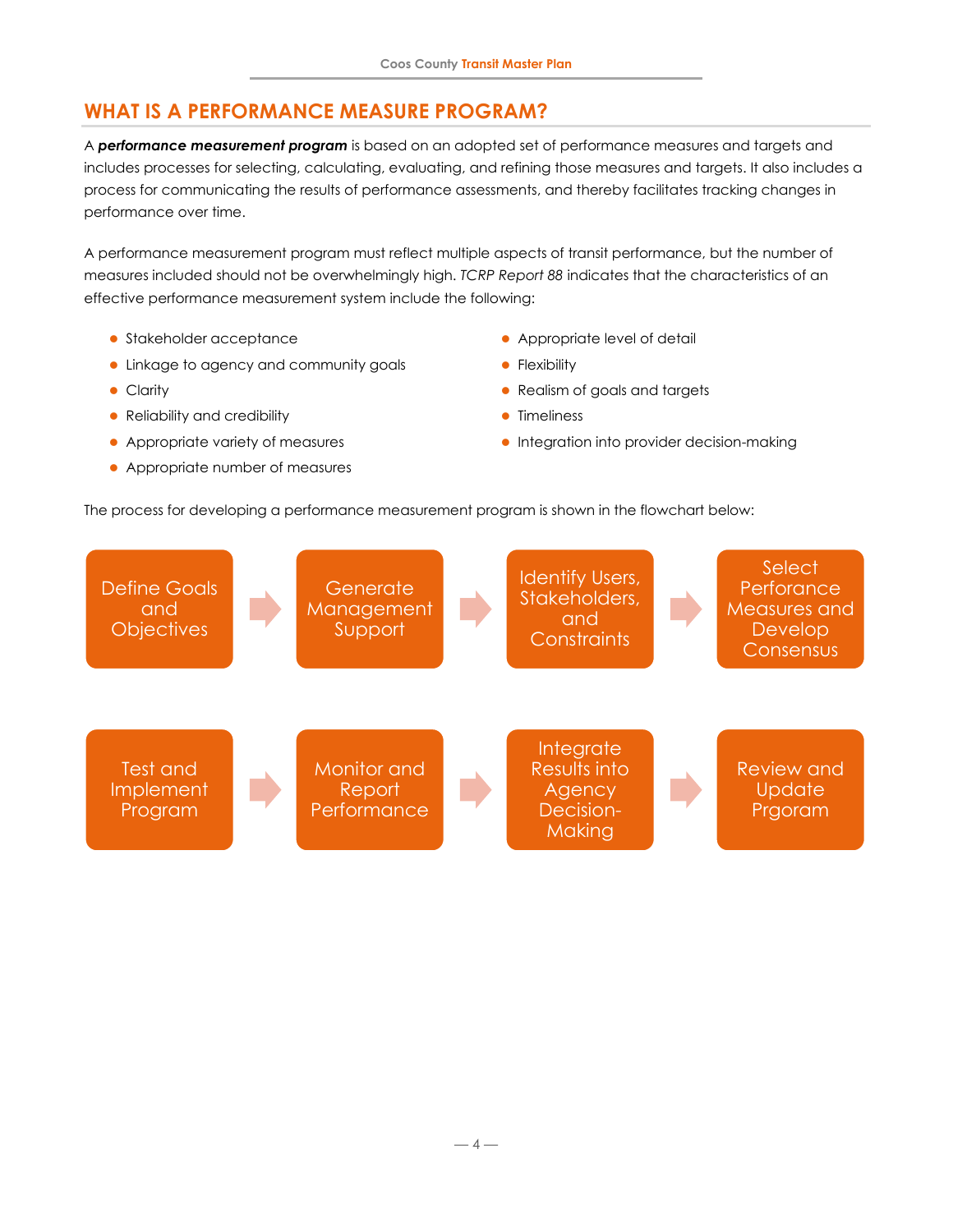## **FOCUS AREAS**

The performance measures listed in [Table 2](#page-5-0) are proposed to be used to monitor system performance over time and are directly linked to the goals and policies identified in *Draft Memo#2: Transit Goals, Policies, and Practices*. Performance measures are most effective when supported by readily available data. As such, the focus areas shown in [Table 2](#page-5-0) are outcome measures which describe the performance given a set of inputs. The measures identified for each focus areas directly relate to advancing CCAT's goals and policies related to customer focused services that are safe, well-coordinated, and sustainable. Each focus area is described below as it relates to the TMP goals.

- **Safety and Security:** Measures supplement perceived service quality measures by providing insight into perceived and real safety and security of the transit service (i.e., total number of accidents).
- **Perceived Service Quality:** Perceived service quality measures complement cost-efficiency measures by evaluating how passengers perceive the effectiveness of the transit service (i.e., number of missed timed transfers).
- ⚫ **Service Utilization:** Service utilization measures evaluate the gross outcome to the service (i.e., total annual passenger trips).
- ⚫ **Resource Utilization:** Resource utilization measures evaluate how effectively the agency's resources are being used (i.e., hours per vehicle).

**Maintenance Administration:** Maintenance administration measures focus on the agency's vehicle fleet and maintenance functions (i.e., miles between break downs).

- ⚫ **Cost-Efficiency:** Cost-efficiency measures evaluate how efficiently service is provided, irrespective of whether the specific measure is meeting passenger needs (i.e., cost per mile).
- ⚫ **Cost-Effectiveness:** Cost-effective measures compare the cost to the outcomes of the transit service (i.e., cost per passenger trip).

### **RECOMMENDED PEFORMANCE MEASURES**

The performance measures associated with each focus area i[n Table 2](#page-5-0) are tailored to small transit agencies that serve a large rural area and operate within the constraints of a relatively small operating budget. The availability and reliability of data was a consideration in recommending these implementable performance measures. Each performance measure i[n Table 2](#page-5-0) is either available through the National Transit Database (NTD) or is feasible for CCAT to track with internal data.

#### **BENCHMARK TYPE**

The benchmark type associated with each performance measureis dependent on the available data through the NTD. In order to measure performance within any given focus area, CCAT should compare performance against internal and/or external targets. A trend analysis provides the agency a means to benchmark by evaluating past performance, while a peer comparison enables the agency to compare relative to similar transit agencies. Peer comparison analyses incorporate context into benchmarking and performance measures.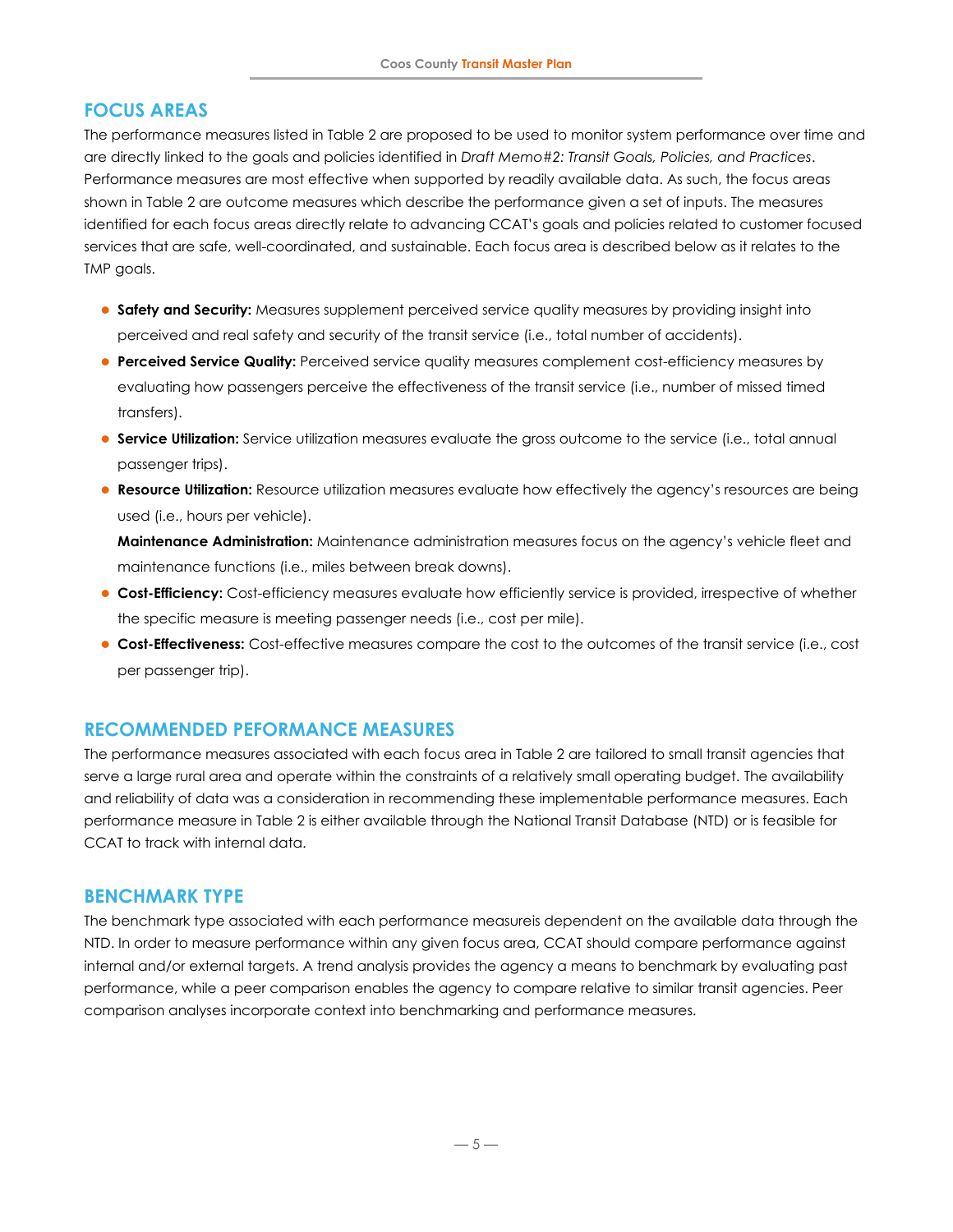All performance measures can be evaluated through a trend analysis. However, performance measures associated with maintenance administration, perceived service quality, safety and security, and community support can only be evaluated through trend analysis.

#### **Table 2: Proposed Framework for Performance Monitoring**

<span id="page-5-0"></span>

| <b>Focus Area</b>                | Goal<br>Area | <b>Performance Measure</b>                                  | <b>Current</b><br><b>Performance</b><br>$(F17-18)$ | Performance<br><b>Target</b> | <b>Benchmark Type</b>                 |
|----------------------------------|--------------|-------------------------------------------------------------|----------------------------------------------------|------------------------------|---------------------------------------|
| <b>Perceived Service Quality</b> | 1,2,3        | # of missed connections with<br>coordinated transit systems | <b>TBD</b>                                         | Reduce                       | <b>Trend Analysis</b>                 |
|                                  | 1,4          | <b>Total Reportable Incidents</b>                           | <b>TBD</b>                                         | Reduce                       | <b>Trend Analysis</b>                 |
| Safety and Security              |              | Vehicle Miles between Incidents                             | <b>TBD</b>                                         | Increase                     | <b>Trend Analysis</b>                 |
|                                  |              | <b>Total Crashes (Fatalities + Injuries)</b>                | <b>TBD</b>                                         | Reduce                       | <b>Trend Analysis</b>                 |
|                                  |              | Vehicle Miles between Crashes                               | <b>TBD</b>                                         | Increase                     | <b>Trend Analysis</b>                 |
|                                  | 1,2,4        | <b>Total Passenger Trips</b>                                | 45,785                                             | Increase                     | Trend Analysis and/or Peer Comparison |
| Service Utilization              |              | Annual Vehicle Revenue Miles                                | 216,575                                            | Increase                     | Trend Analysis and/or Peer Comparison |
|                                  |              | Annual Vehicle Revenue Hours                                | 17,356                                             | Increase                     | Trend Analysis and/or Peer Comparison |
| Resource Utilization             | 4            | Vehicle Miles per Vehicle                                   | 14,438                                             | Increase                     | Trend Analysis and/or Peer Comparison |
|                                  |              | Vehicle Hours per Vehicle                                   | 1,157                                              | Increase                     | Trend Analysis and/or Peer Comparison |
| Maintenance                      |              | Vehicle Miles between Failures                              | <b>TBD</b>                                         | Increase                     | <b>Trend Analysis</b>                 |
| Administration                   |              | Maintenance cost as a percentage<br>of operating costs      | N/A                                                | Reduce                       | <b>Trend Analysis</b>                 |
| Cost Efficiency                  | 4            | Cost per Vehicle Mile                                       | \$3.59                                             | Reduce                       | Trend Analysis and/or Peer Comparison |
|                                  |              | Cost per Vehicle Hour                                       | \$44.74                                            | Reduce                       | Trend Analysis and/or Peer Comparison |
| <b>Cost Effectiveness</b>        | 4            | Farebox Recovery (%)                                        | 7.8%                                               | Increase                     | Trend Analysis and/or Peer Comparison |
|                                  |              | Cost per Passenger Trip                                     | \$16.96                                            | Reduce                       | Trend Analysis and/or Peer Comparison |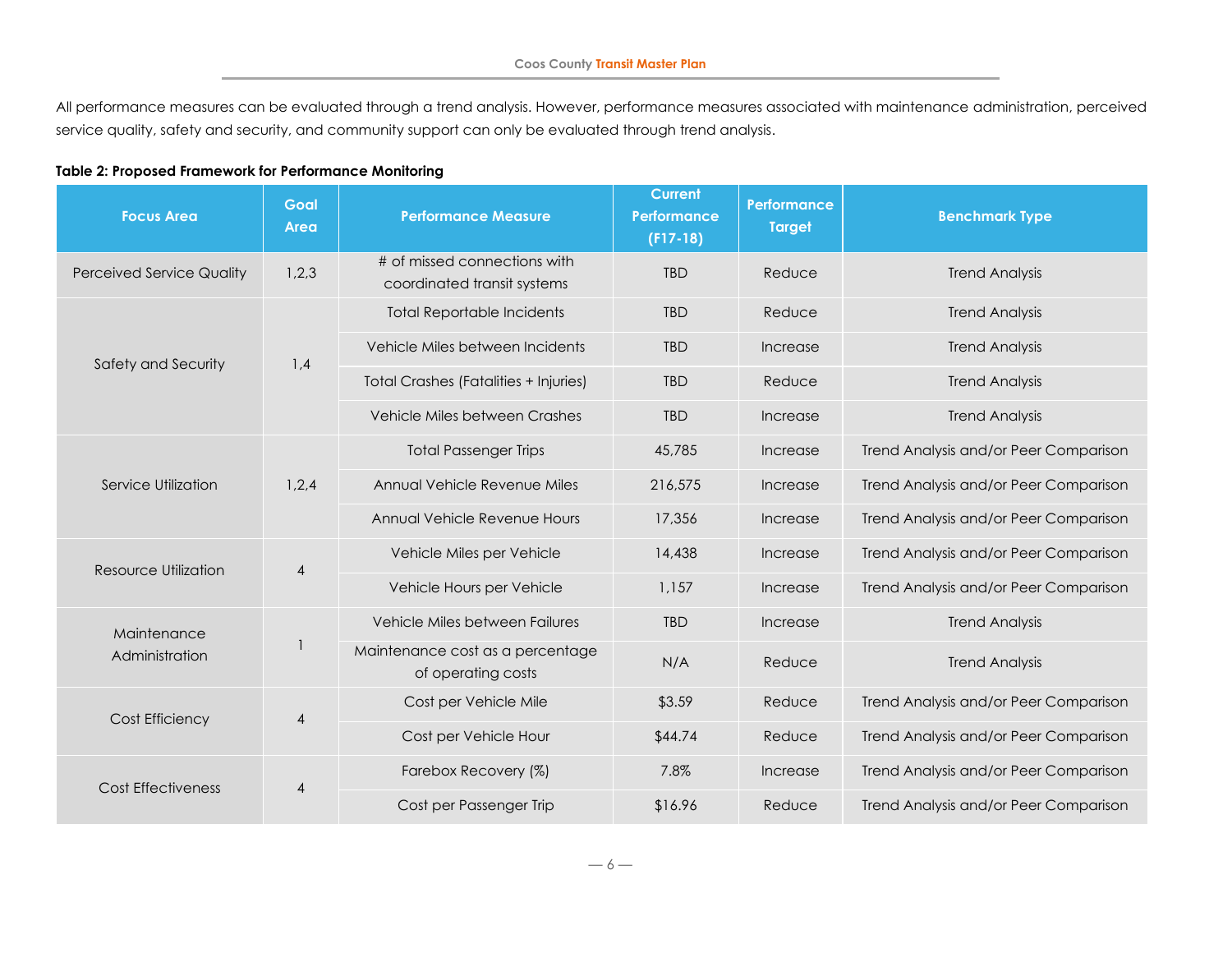### **PEER COMPARISON**

While each transit provider has unique service area and operating characteristics, comparing similar transit providers can help gauge CCAT's performance. Transit agencies that receive federal funding are required to report information about service miles, service hours, and ridership to the National Transit Database (NTD). The most recent year of available NTD data, 2017, was obtained for CCAT and other small coastal transit providers in Oregon, including Curry County Public Transit Service District, Tillamook County Transportation District, and Lincoln County Transportation Service District. [Table 3,](#page-6-0) [Exhibit 1,](#page-6-1) an[d Exhibit 2](#page-6-2) show the comparison results. As shown, CCAT performs better than peer providers in one-way passenger trips per vehicle revenue mile and vehicle revenue hours higher than its peers provide.

#### <span id="page-6-0"></span>**Table 3: Transit Provider Comparison**

| <b>Data</b>                         | <b>Coos County</b><br><b>Area Transit</b> | <b>Curry County</b><br><b>Public Transit</b> | <b>Tillamook County</b><br><b>Transit District</b> | <b>Lincoln County</b><br><b>Transit District</b> |
|-------------------------------------|-------------------------------------------|----------------------------------------------|----------------------------------------------------|--------------------------------------------------|
| <b>Annual Vehicle Revenue Miles</b> | 216,575                                   | 244,699                                      | 908.352                                            | 534,341                                          |
| <b>Annual Vehicle Revenue Hours</b> | 17,356                                    | 11,184                                       | 36.297                                             | 31,165                                           |
| <b>One-Way Passenger Trips</b>      | 48.954                                    | 30,126                                       | 145,135                                            | 317.291                                          |

#### <span id="page-6-1"></span>**Exhibit 1: One-Way Passenger Trips per Vehicle Revenue Mile**



<span id="page-6-2"></span>